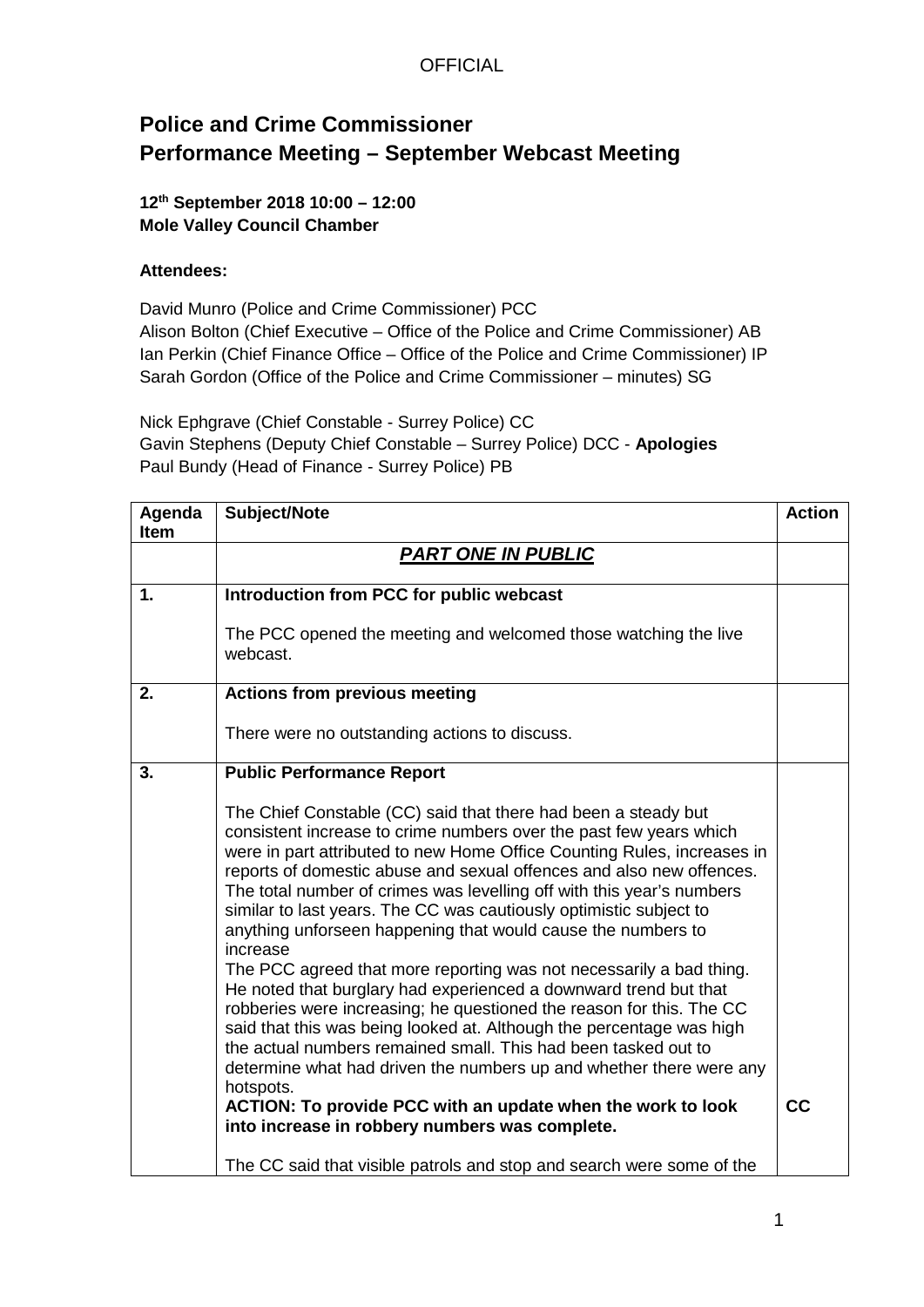tactics used to tackle robbery and these hadn't changed in over 20 years. If the force were to focus on this issue then resources would have to be taken from elsewhere. The PCC said that the use of stop and search was correct and that it wasn't, in his view, used inappropriately.

Crime recording had stabilised and so too had the positive outcome rate. The PCC said that, to the public, the positive outcome rate would seem to be low. He asked whether Surrey was an outlier in this aspect. The CC said that Surrey was well place nationally for solvability of crime but that the force had to look at the threat of harm. It wasn't in a position financially to be able to investigate all crimes and therefore an assessment had to be made. Since 2012 there had been a 123% increase in crimes involving violence and/or vulnerable victimds. The force could only focus its limited resources in areas that would cause most threat, risk and harm to local communities.

With regards to burglary the current detection rate was lower than in previus years, but nationally, Surrey was doing better than many other forces.. There had also been a decrease in the number of detected RASSO (rape and serious sexual offences) offences. This was partly due to technical reasons such as an increase in reporting and also issues relating todisclosure. This was causing a ldelay in submissions to the CPS as the disclosure process was now a longer and more detailed process. The CC was confident that detection rates would bounce back. The CC was leading nationally on disclosure and it was a difficult area.

Vehicle crime had increased significantly, particularly theft from and damage to. This was not consistent across the county and although numbers were not huge it was a significant increase. Work was being undertaken to look at patterns and any obvious teams of offenders. Nothing specific had been found yet. As it was not a crime of violence resources would have to be monitored. It was a delicate judgment with regards to investigation. The force would target hotspots and offenders. Better guidance would also be offered to residents and owners about making vehicles less vulnerable. The PCC offered to play a part in any awareness campaign.

Officers were becoming better problem solvers. The CC and DCC had given presentations to Sergeants across the county on how to become better problem solvers, not just good responders. Problem solving activity on Niche was being measured and there had been a significant and steady rise in problem solving occurrences.

There had been a slight decrease in the public agreeing that the force dealt with anti-social behaviour but it wasn't a significant amount. It continued to be a focus for the force. The PCC said that he would keep a watching brief.

The PCC said that call handling performance looked fine. The CC agreed that it was better than it had previously been. Non-emergency figures saw a greater degree of variation than emergency calls but figures were favourable in comparison to other public services. Approximately 600,000 calls were received into the 101 number each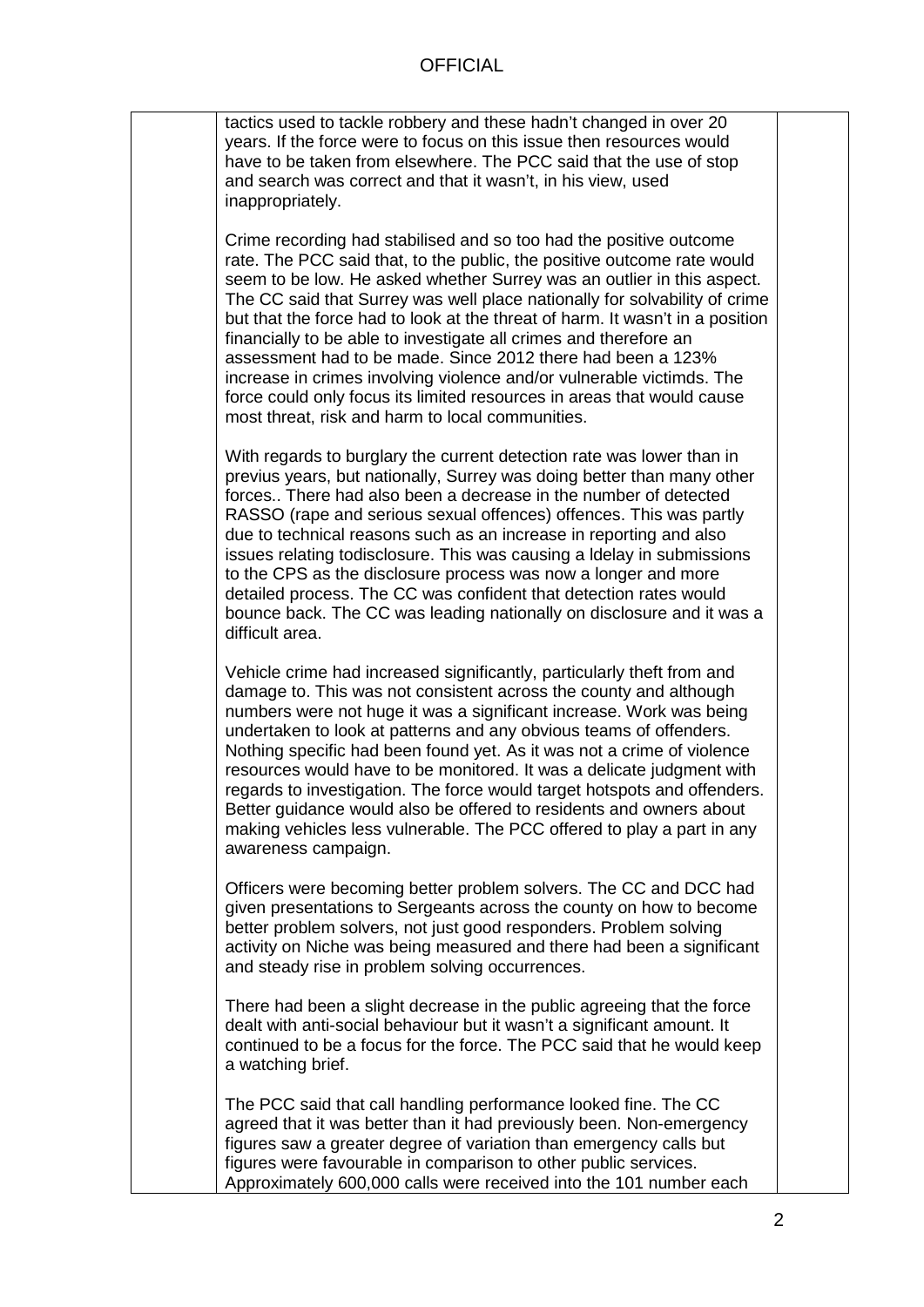|    | year and call handlers deserved credit for their work. When callers did<br>get through to the Contact Centre they received a very professional<br>service.                                                                                                                                                                                                                                                                                                                                                                                                                         |    |
|----|------------------------------------------------------------------------------------------------------------------------------------------------------------------------------------------------------------------------------------------------------------------------------------------------------------------------------------------------------------------------------------------------------------------------------------------------------------------------------------------------------------------------------------------------------------------------------------|----|
|    | The PCC had received feedback that the recorded message that callers<br>heard when dialling 101 was too long and that they didn't want to be<br>directed to using the online service. The PCC thought however that it<br>was necessary to persuade callers to report certain incidents online if<br>appropriate. The CC said that some people preferred to report incidents<br>online and this was where the service was heading. Online reporting<br>was better for some incidents.                                                                                               |    |
|    | Response times remained broadly unchanged. It was a difficult area to<br>get right. Officers needed to attend certain incidents quickly but also<br>safely for their own safety and also that of other road users. Policing<br>style was now different with first responders dealing with an entire<br>incident from start to finish. Therefore officers would spend longer at an<br>incident than they may have done previously.<br>ACTION: Look at emergency response times in more detail at<br>October meeting (already on agenda).                                            | cc |
|    | Levels of confidence were good and Surrey had the highest figures in<br>the country. The figures predated the summer so the next report would<br>show that quarter. The PCC was pleased with the figures and<br>congratulated officers for their hard work.                                                                                                                                                                                                                                                                                                                        |    |
|    | ACC Kemp had done a good job of driving up victim contact<br>compliance. The focus was now on quality rather than quantity and the<br>force wanted to drive up the quality of victim contact. The PCC said that<br>he hoped that the reorganisation of victim support services would help<br>to increase satisfaction.                                                                                                                                                                                                                                                             |    |
|    | Incidents of repeat victims and repeat vulnerable people was a high<br>priority for the force. A new initiative on the eastern side of the county<br>was focusing on perpetrators in domestic abuse incidents. It was hoped<br>that this initiative would help to reduce the number of high harm victims.                                                                                                                                                                                                                                                                          |    |
|    | There had been significant issues with dealing with those with mental<br>health issues a few years ago but the force has taken a new approach<br>with regards to use of custody. Now there was almost always medical<br>provision in place instead. Local authorities and healthcare providers<br>had more resource but still not enough. The PCC said that he had been<br>made aware of frustrations around this issue especially at Farnham<br>Road Hospital. The CC said that he was unaware of any issues at the<br>hospital but he would look into it outside of the meeting. |    |
|    | <b>ACTION: CC to look into issues at Farnham Road Hospital</b><br>The PCC said that as a member of the Health and Wellbeing Board he<br>would be able to raise any issues there if required.                                                                                                                                                                                                                                                                                                                                                                                       | cc |
| 4. | <b>Force Finance Report</b>                                                                                                                                                                                                                                                                                                                                                                                                                                                                                                                                                        |    |
|    | Paul Bundy (PB) presented the report. With regards to the revenue and<br>capital programme there was a projected £0.5m overspend which was<br>consistent with Month 2. Month 4 showed a £0.7m overspend. Salaries<br>were the largest expenditure. The forecasting showed an overspend on                                                                                                                                                                                                                                                                                          |    |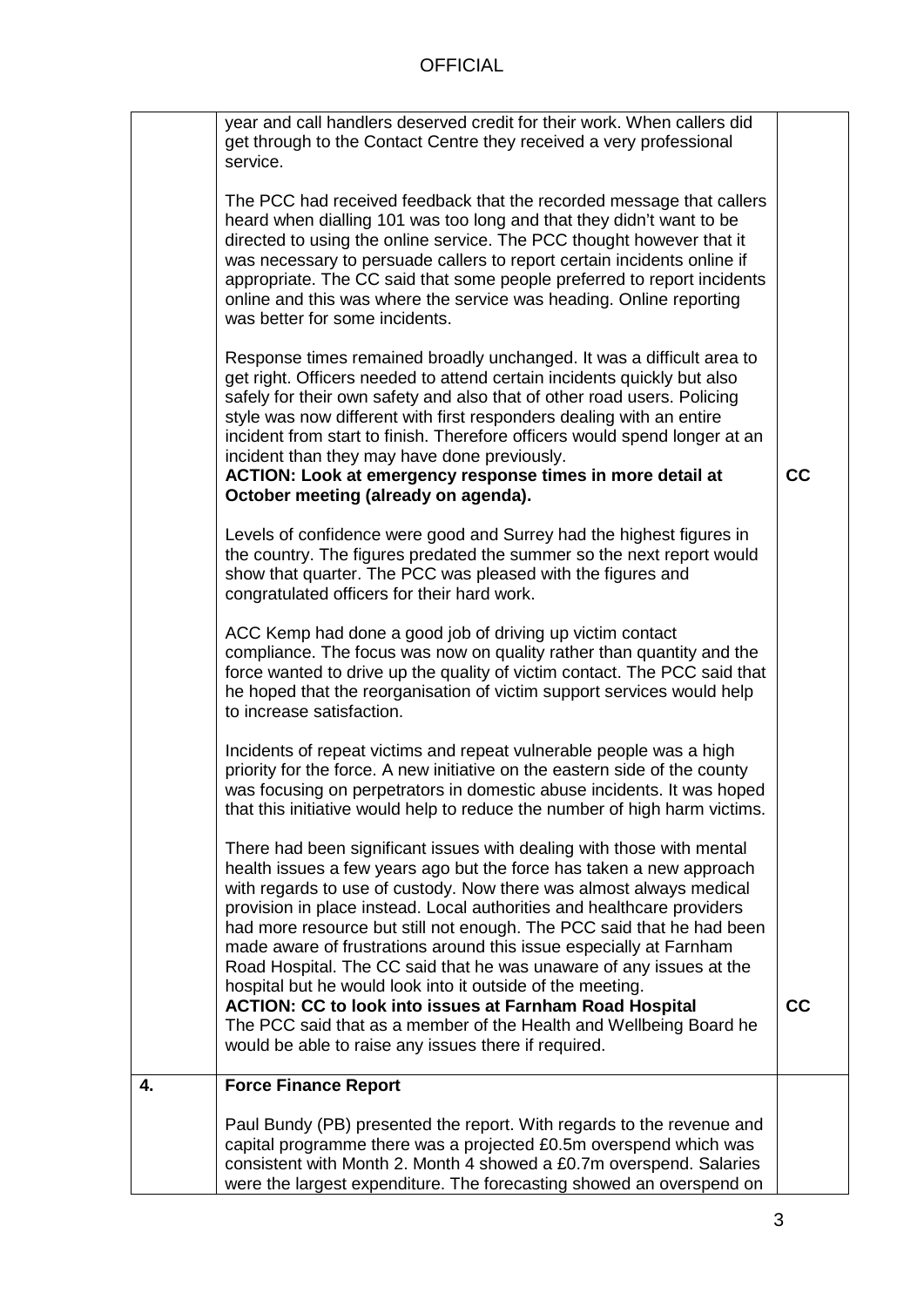|    | police officer salary as the force had more officers than were budgeted<br>for. The turnover rate had slowed down and there were also transferees<br>coming in from other forces. Police staff salary showed an underspend.<br>It had remained static through the year and the force was retaining<br>more vacancies. It was good mitigation against officer salaries. Police<br>officer overtime was substantially lower than it had previously been.<br>This would be sustained going forward. Officer injury awards would<br>show an overspend.<br>The PCC said he would like there to be no overspend by the end of the<br>year although he understood the pressures on the officer budget. He<br>questioned whether the police staff vacancies were having an impact on<br>operational functions. The CC said that police staff were essential to<br>support officers in various functions. The force was currently managing<br>to operate at a 7% vacancy rate and he had tasked his Chief Officer<br>Group to look at the impact of carrying vacancies more permanently.<br>The impact of vacancies had hit some areas harder than others.<br>Communications department was struggling with vacancies and the<br>audit function was below where it should be. This was being looked at<br>as part of the financial planning for next year.<br>The two year capital programme was a flexible programme with some<br>schemes being brought forward and some being deferred. The 2018/19<br>budget had been reduced by £2.5m to £15.9m and the total two year<br>programme remained at £18.4m.<br>The force was on target to save £5.3m. There was a risk around motor<br>insurance; this was still in the procurement phase but there was a<br>possibility that premiums would increase.<br>Financial regulations required the PCC to approve budget transfers<br>greater than £0.5m. The PCC gave his approval for those transfers as |  |
|----|---------------------------------------------------------------------------------------------------------------------------------------------------------------------------------------------------------------------------------------------------------------------------------------------------------------------------------------------------------------------------------------------------------------------------------------------------------------------------------------------------------------------------------------------------------------------------------------------------------------------------------------------------------------------------------------------------------------------------------------------------------------------------------------------------------------------------------------------------------------------------------------------------------------------------------------------------------------------------------------------------------------------------------------------------------------------------------------------------------------------------------------------------------------------------------------------------------------------------------------------------------------------------------------------------------------------------------------------------------------------------------------------------------------------------------------------------------------------------------------------------------------------------------------------------------------------------------------------------------------------------------------------------------------------------------------------------------------------------------------------------------------------------------------------------------------------------------------------------------------------------------------------------------------------------------------------|--|
|    | set out in the paper.<br>The CC stated that there wasn't a lot of slippage that could be afforded<br>in the budget. He was aware that it wouldn't take much for the force to<br>be put into difficulties.                                                                                                                                                                                                                                                                                                                                                                                                                                                                                                                                                                                                                                                                                                                                                                                                                                                                                                                                                                                                                                                                                                                                                                                                                                                                                                                                                                                                                                                                                                                                                                                                                                                                                                                                   |  |
|    | The PCC said that he had been contributing to national work around<br>police funding. He had highlighted that Surrey wasn't treated fairly with<br>regards to the funding formula.                                                                                                                                                                                                                                                                                                                                                                                                                                                                                                                                                                                                                                                                                                                                                                                                                                                                                                                                                                                                                                                                                                                                                                                                                                                                                                                                                                                                                                                                                                                                                                                                                                                                                                                                                          |  |
| 5. | <b>Surrey County Council OFSTED Response of Children's Services</b>                                                                                                                                                                                                                                                                                                                                                                                                                                                                                                                                                                                                                                                                                                                                                                                                                                                                                                                                                                                                                                                                                                                                                                                                                                                                                                                                                                                                                                                                                                                                                                                                                                                                                                                                                                                                                                                                         |  |
|    | The CC explained that the OFSTED report was in contrast to the<br>improvements that had been made in Surrey Police. The force had<br>been rated 'good' in this area. He was willing to provide support to local<br>authorities to help them improve. The police activity that was highlighted<br>in the report was:<br>Children detained in overnight custody<br>Number of referrals to the MASH                                                                                                                                                                                                                                                                                                                                                                                                                                                                                                                                                                                                                                                                                                                                                                                                                                                                                                                                                                                                                                                                                                                                                                                                                                                                                                                                                                                                                                                                                                                                            |  |
|    | Custody – if an arrest was made of an under 18 for a criminal offence<br>and they werecharged, a decision then had to be made under PACE of<br>whether that person should be remanded in custody to attend court in                                                                                                                                                                                                                                                                                                                                                                                                                                                                                                                                                                                                                                                                                                                                                                                                                                                                                                                                                                                                                                                                                                                                                                                                                                                                                                                                                                                                                                                                                                                                                                                                                                                                                                                         |  |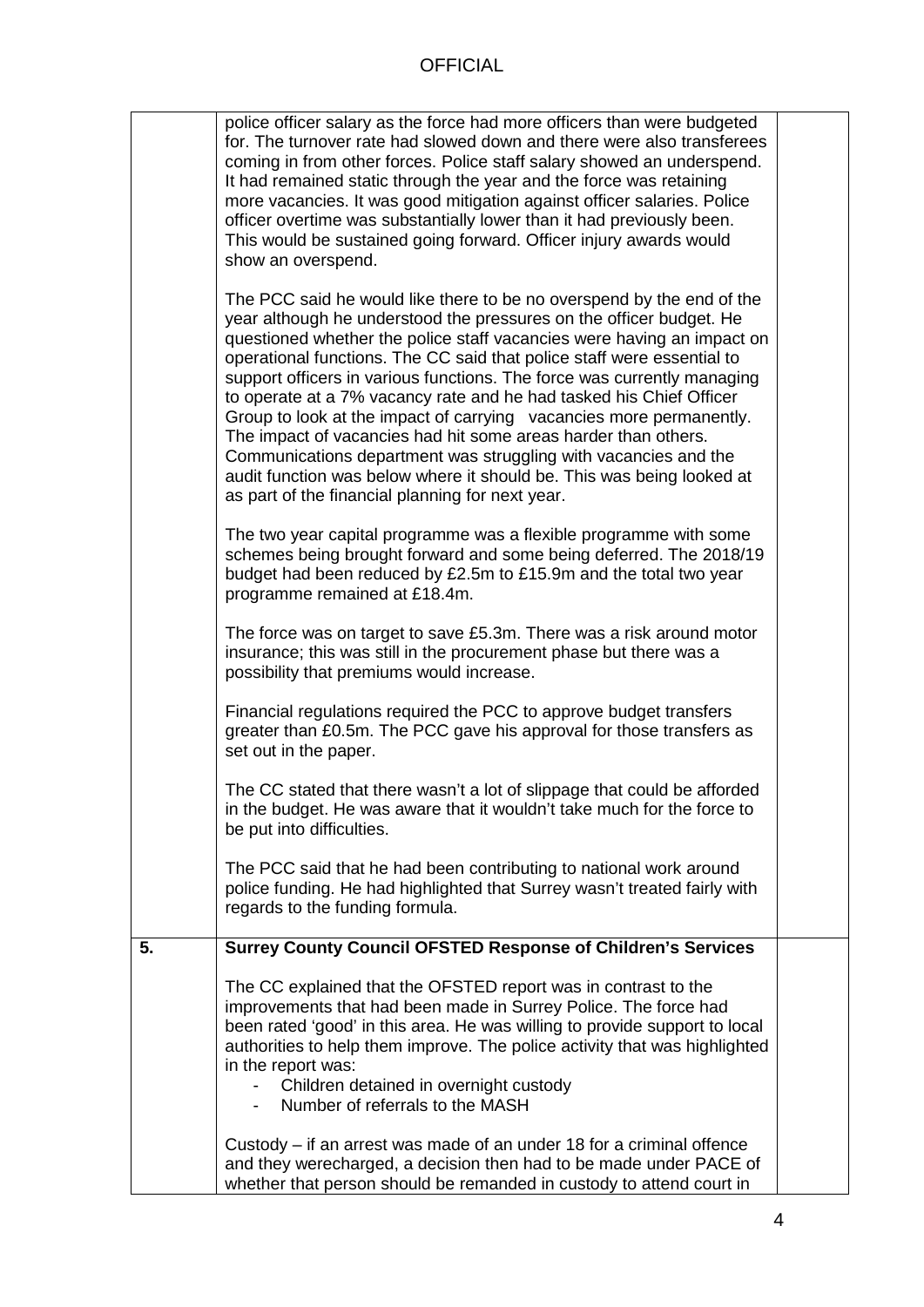|    | the morning. If remanded, there was an issue of where they should be<br>kept. It was the responsibility of the local authority to house under 18s<br>overnight but in the past the local authority hasn't had the ability to do<br>that. In that case there was a decision to be made about whether they<br>were kept in custody or whether they were released in which case there<br>could be a risk that they then abscond overnight and not attend court<br>the next day. Some detainees required secure accommodation but<br>there wasn't any in Surrey. There was sometimes no alternative but to<br>use custody. There had been improvements in these issues since the<br>report was published. |  |
|----|-------------------------------------------------------------------------------------------------------------------------------------------------------------------------------------------------------------------------------------------------------------------------------------------------------------------------------------------------------------------------------------------------------------------------------------------------------------------------------------------------------------------------------------------------------------------------------------------------------------------------------------------------------------------------------------------------------|--|
|    | The force was also looking at the issue of children held in custody pre-<br>charge. Sometimes enquiries would continue overnight before any<br>charges were brought. Changes had also been made to police bail<br>which had muddied the waters. Officers were struggling to justify bailing<br>in some cases so detainees would be kept in custody to avoid the risk<br>of absconding.                                                                                                                                                                                                                                                                                                                |  |
|    | The CC wanted to reassure the public that custody suites were<br>generally safe places. Although they were not ideal places for children<br>he was confident that people were detained safely. The PCC agreed<br>that although not ideal, custody was a safe place for a child.                                                                                                                                                                                                                                                                                                                                                                                                                       |  |
|    | MASH referrals – the MASH was an information sharing hub for health,<br>police and local authorities. The number of referrals had been higher<br>than expected and the team was under pressure. The highest number<br>of referrals came from the police. The CC said that he didn't completely<br>agree with the criticism in the report as the purpose of the MASH was<br>for information sharing. There was now a revised referral process and a<br>new risk and recording process in place. Progress had been made<br>against that finding.                                                                                                                                                        |  |
|    | The PCC was supportive of the work being undertaken.                                                                                                                                                                                                                                                                                                                                                                                                                                                                                                                                                                                                                                                  |  |
| 6. | <b>Local Policing and Prevention</b>                                                                                                                                                                                                                                                                                                                                                                                                                                                                                                                                                                                                                                                                  |  |
|    | The CC presented the report. He said that the PiYN (Policing in Your<br>Neighbourhood) programme had been embedded for two years and the<br>Force was now better at prevention and problem solving. The<br>programme was proven to work. There had been teething issues but<br>the CC was pleased with the improvements made.<br>He explained that there were weaknesses in the system which he and<br>his chief officers had been working to resolve. There was a mismatch                                                                                                                                                                                                                           |  |
|    | between the current roles of APT Inspector and Neighbourhood<br>Inspector. The CC was currently looking at a better arrangement to<br>make responsibilities fairer. The role of the Neighbourhood Inspector<br>would be enhanced and they would become known as a<br>Neighbourhood Commander. Their line manager responsibilities would<br>be more aligned to their expertise and they would be able to dedicate<br>more time to problem solving. This would ensure a better division of<br>labour.                                                                                                                                                                                                   |  |
|    | Gap analysis work had taken place which showed that there was more<br>work to be done with schools and Neighbourhood Watch.                                                                                                                                                                                                                                                                                                                                                                                                                                                                                                                                                                           |  |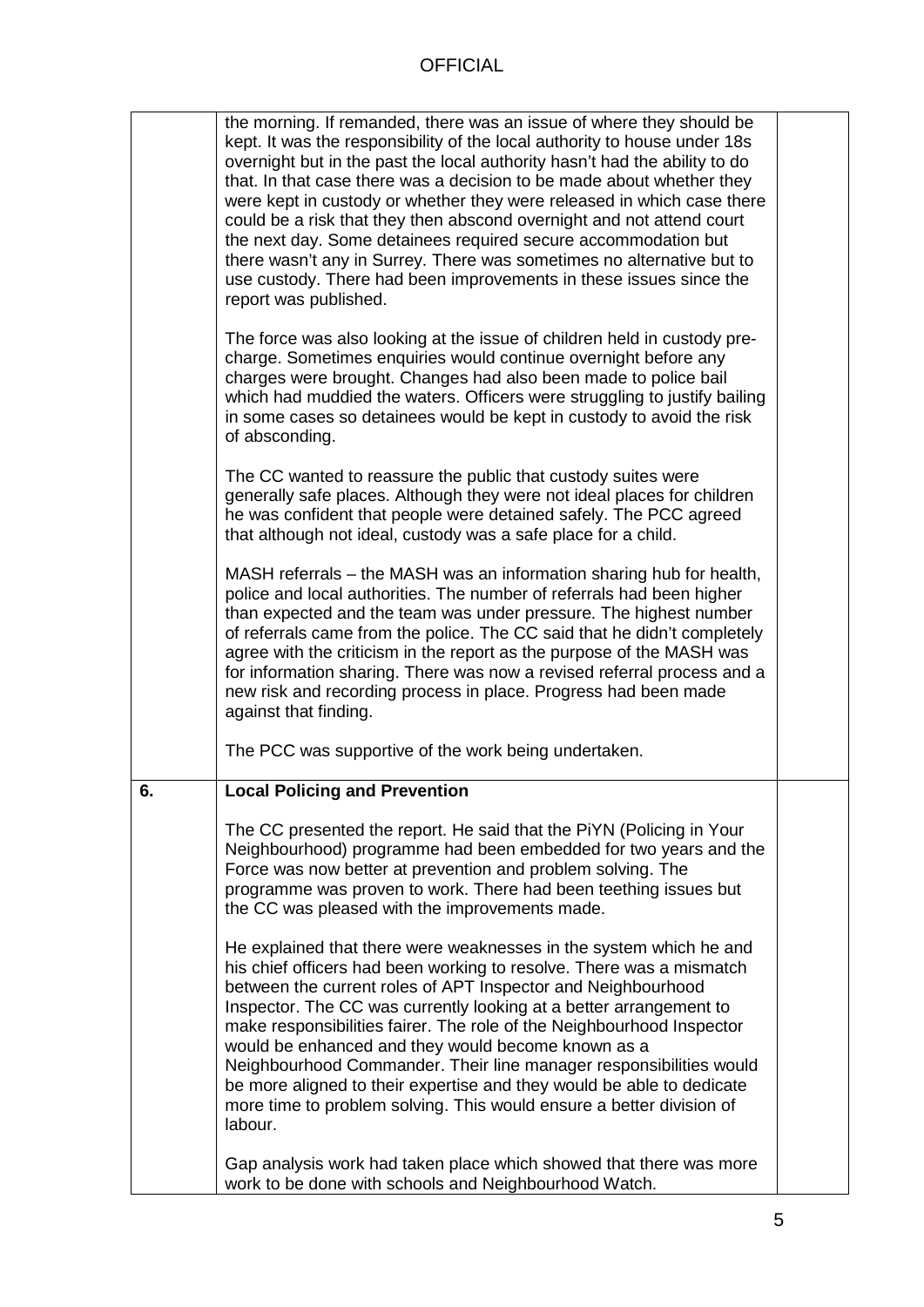|    | Neighbourhood Watch was an important resource and the police<br>needed to make use of them as they would be able to assist with the<br>problem solving approach.                                                                                                                                                                                                                                                                                                                                                                                                          |    |
|----|---------------------------------------------------------------------------------------------------------------------------------------------------------------------------------------------------------------------------------------------------------------------------------------------------------------------------------------------------------------------------------------------------------------------------------------------------------------------------------------------------------------------------------------------------------------------------|----|
|    | The DCC was the national lead for neighbourhood policing and had<br>helped to develop local guidelines on what good neighbourhood<br>policing should look like. There was an action place in place to address<br>each of the seven areas that were outlined in the guidelines: engaging<br>communities; solving problems; targeting activity; promoting the right<br>culture; building analytical capability; developing officers, staff and<br>volunteers; developing and sharing learning.                                                                              |    |
|    | The PCC said that he was pleased to see the renewed emphasis. He<br>agreed that PiYN was the right structure. The journey had been harder<br>and had taken a little longer to embed than initially expected but he got<br>the feeling that everyone was keener to engage and had the right tools<br>to do that.                                                                                                                                                                                                                                                           |    |
|    | One issue that had been raised to the PCC was the lack of adequate<br>parking at shared locations across the county both for police vehicles<br>and personal vehicles. The CC was unaware of this issue but said<br>that he would made enquiries and report back to the PCC outside<br>the meeting.<br>The PCC agreed that more could be done with Neighbourhood Watch -<br>it worked well in some areas but not so well in others.                                                                                                                                       | cc |
| 7. | <b>Disclosure</b>                                                                                                                                                                                                                                                                                                                                                                                                                                                                                                                                                         |    |
|    | The paper was noted.                                                                                                                                                                                                                                                                                                                                                                                                                                                                                                                                                      |    |
|    | The PCC thanked the CC for his work on this issue from a national<br>perspective. The CC emphasised that steady progress was being<br>made.                                                                                                                                                                                                                                                                                                                                                                                                                               |    |
| 8. | <b>Unauthorised encampments</b>                                                                                                                                                                                                                                                                                                                                                                                                                                                                                                                                           |    |
|    | The PCC explained that this issue had been top of his agenda for the<br>past few months. The CC acknowledged the huge concern, upset and<br>angst that these issues had caused for residents and businesses in<br>Surrey. He didn't underestimate the feeling across the county which<br>was why he recently wrote in to the Surrey Advertiser to offer a solution<br>in the form of transit camps                                                                                                                                                                        |    |
|    | The Force had been monitoring the scale of the problem and where the<br>unauthorised encampments had occurred the most. Protocols had been<br>reviewed and there was a well-rehearsed protocol in place working with<br>Local Authorities.                                                                                                                                                                                                                                                                                                                                |    |
|    | There were two issues that needed addressing:<br>1. Civil trespass of the encampment itself. This needed to be dealt with<br>by the landowner/local authority with the support of the police<br>2. ASB and Criminality and concern over police inaction – records<br>show that between 1 <sup>st</sup> April 2018 and 14 <sup>th</sup> August 2018 there were<br>131 unauthorised encampments across the county with 60 alone in<br>the northern part of the county with Elmbridge being most affected.<br>The police could use a S61 power to move the encampments along |    |